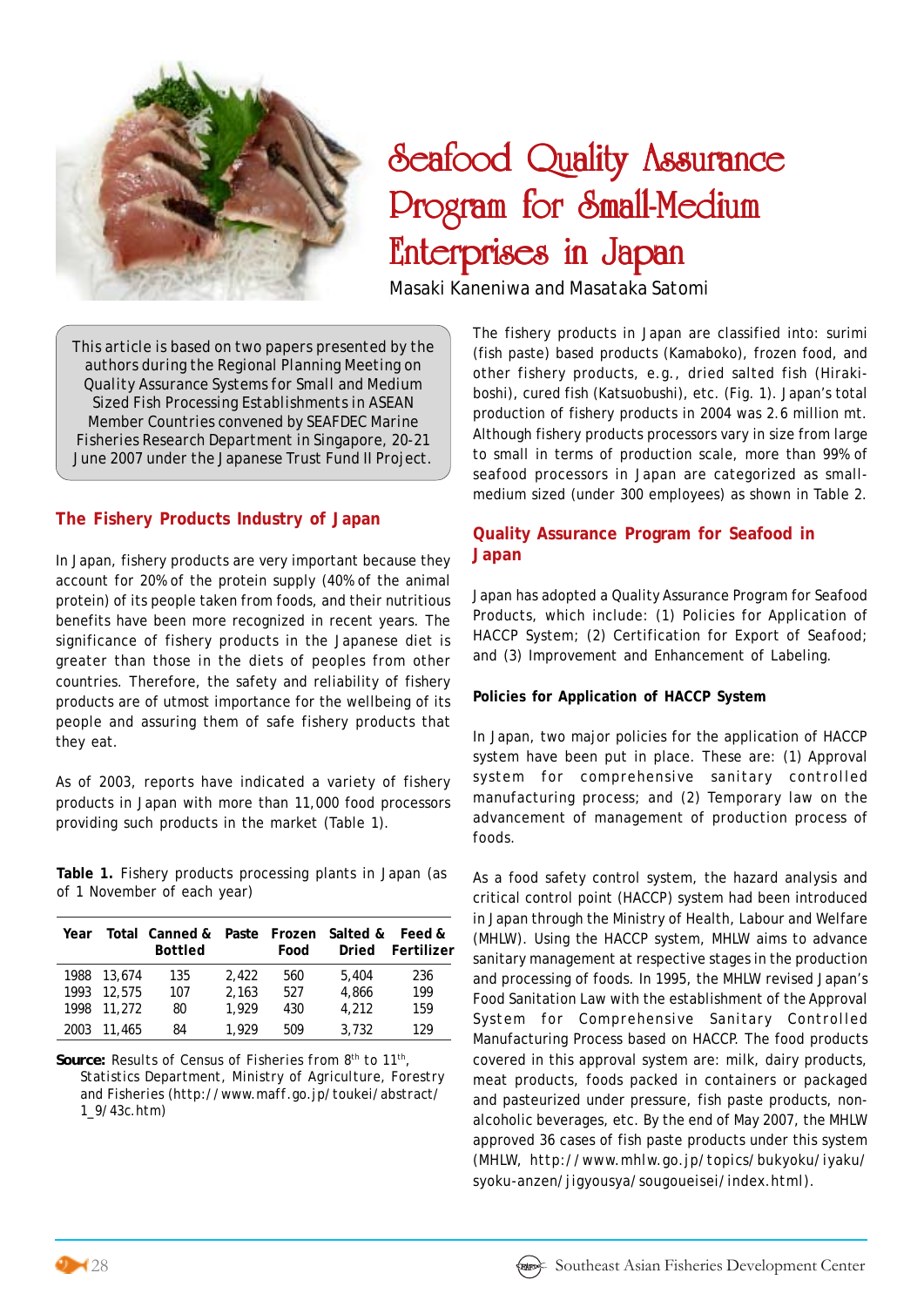

**Figure. 1.** Japan's production of fish-based products in 2004 (http://www.maff.go.jp/toukei/abstract/1\_9/46.htm)

**Table 2.** Small and medium-sized processing plants (under 300 employees) and big-sized plants processing fishery products in Japan

| Size<br>(no. of<br>employees) | <b>Canned Seafood</b><br>& Seaweeds |        | Seaweed<br>products except<br>canned |        | Fish paste<br>products |        | Salted-dried and Frozen seafood Frozen seafood<br>salted products |         | (unprocessed)<br>and packaged) |         | (processed and<br>packaged) |        | Miscellaneous<br>seafood<br>products |        |
|-------------------------------|-------------------------------------|--------|--------------------------------------|--------|------------------------|--------|-------------------------------------------------------------------|---------|--------------------------------|---------|-----------------------------|--------|--------------------------------------|--------|
|                               | no                                  | %      | no                                   | %      | no                     | %      | no                                                                | %       | no                             | %       | no                          | %      | no                                   | %      |
| 4-299                         | 132                                 | (99.2) | 901                                  | (99.9) | 1080                   | (99.2) | 809                                                               | (100.0) | 445                            | (100.0) | 1062                        | (99.9) | 3283                                 | (99.8) |
| > 300                         |                                     | (0.8)  |                                      | (0.1)  | 9                      | (0.8)  |                                                                   | 0.0     |                                | 0.0     |                             | (0.1)  | 6                                    | (0.2)  |

*Source: http://www.meti.go.jp/statistics/kougyou/2004/k3/h16-k3-data-j.xls*

As concerns have increased about the quality and safety of fishery products for food, the producers were called upon to exert efforts in hygiene management including the application of the HACCP system. However, many producers found it difficult to apply the HACCP system since it requires equipment investments and most of them are small-sized enterprises. Thus, the Temporary Law on the Advancement of Management of Production Process of Foods was enforced in July 1998 in order to support the upgrading of the facilities of food producers and processors, and encouraging them to adopt more sophisticated management schemes in the production processes based on the HACCP system.

In order to facilitate implementation of the Temporary Law, loans were provided by the Agriculture, Forestry and Fisheries Finance Corporation for the development of facilities that are required for the upgrading of control and manufacturing processes by food enterprises in order to promote the adoption of HACCP methods. Moreover, measures were undertaken by Japan for the modernization of its small-medium enterprises (SMEs) in the fishery products industry. Information related to such measures (Box) was extracted from the White Paper on SMEs in Japan (2001-2006) of the Small and Medium Enterprises Agency ( *http://www.chusho.meti.go.jp/sme\_english/ whitepaper/whitepaper.html*).



*1) Surimi (fish paste) based products (Kamaboko); 2) Dried-Salted fish (Hiraki-boshi); 3) Frozen food; and 4) Cured fish (Katsuobushi)*

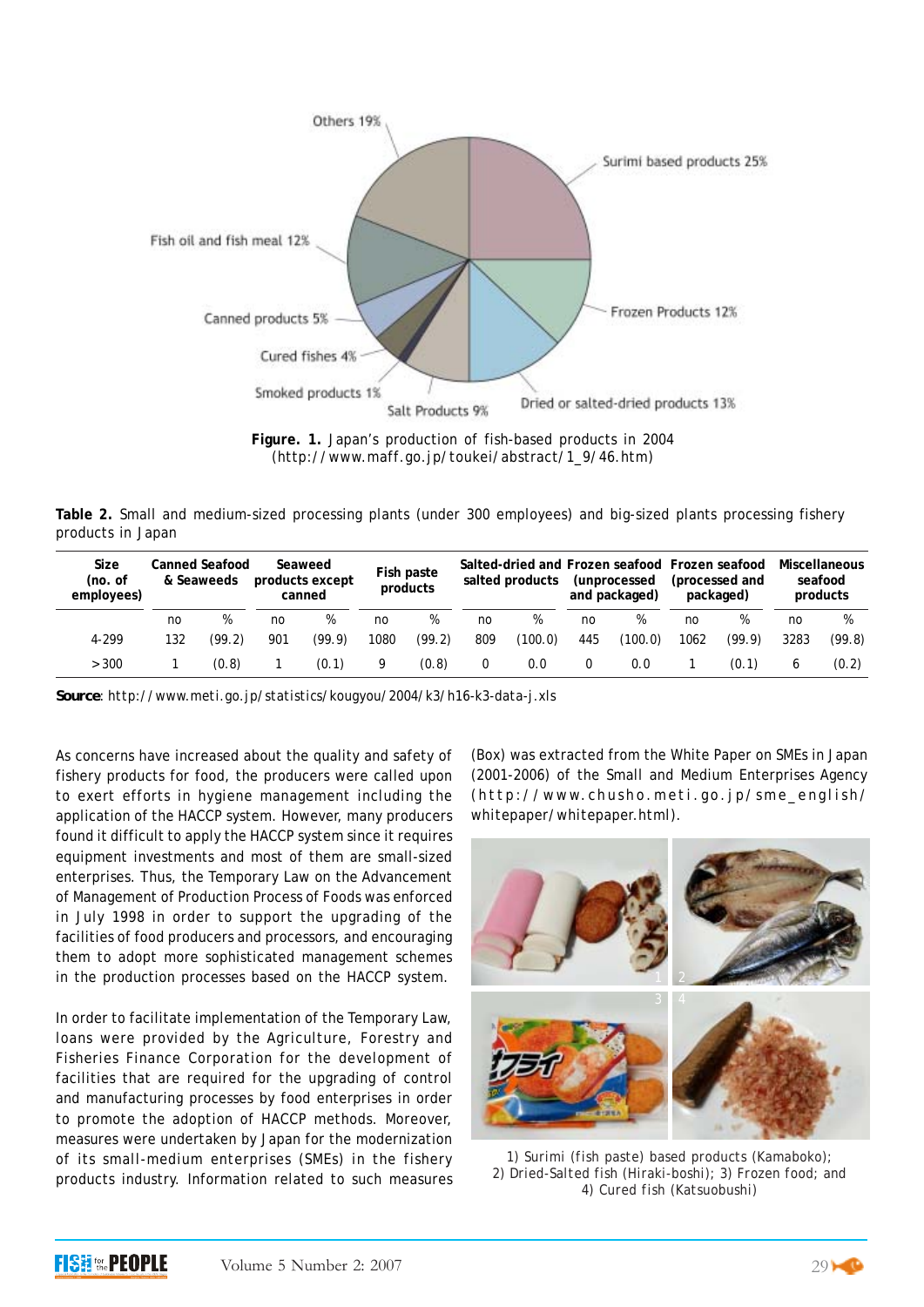**Measures for modernization of SMEs in the fisheries industries of Japan** (extracted from White Paper on SMEs in Japan, 2001-2006; Small and Medium Enterprises Agency, http://www.chusho.meti.go.jp/sme\_english/whitepaper/whitepaper.html)

| <b>Fiscal Year</b> | <b>SME Policies</b>                                                                                                                                                                                                                                                                                                                                                                                                                                                                                                                                                                                                                                                                                                                                                                                                                                                                                                      | Budget (million ¥) |
|--------------------|--------------------------------------------------------------------------------------------------------------------------------------------------------------------------------------------------------------------------------------------------------------------------------------------------------------------------------------------------------------------------------------------------------------------------------------------------------------------------------------------------------------------------------------------------------------------------------------------------------------------------------------------------------------------------------------------------------------------------------------------------------------------------------------------------------------------------------------------------------------------------------------------------------------------------|--------------------|
| 2001               | Subsidies are provided for activities to upgrade quality and hygiene control<br>through comprehensive adoption of HACCP at all stages, from production to<br>consumption of marine food products as well as new aquaculture techniques.                                                                                                                                                                                                                                                                                                                                                                                                                                                                                                                                                                                                                                                                                  | 134.00             |
| 2002               | Subsidies are provided for activities to upgrade quality and hygiene (adoption of<br>HACCP) of marine products.                                                                                                                                                                                                                                                                                                                                                                                                                                                                                                                                                                                                                                                                                                                                                                                                          | 110.00             |
| 2003               | Steps should be taken to promote the introduction of HACCP procedures at<br>marine product processing plants to provide consumers with safe and reliable<br>marine products. Comprehensive measures should also be taken to establish<br>concrete standards to raise hygiene control at markets in areas of production,<br>provide support to ensure their adoption, and draw up new manuals for the<br>production of low salt, high water content marine products.                                                                                                                                                                                                                                                                                                                                                                                                                                                      | 153.00             |
| 2004               | Steps should be taken to promote the introduction of HACCP procedures at<br>marine product processing plants to provide consumers with safe and reliable<br>marine products. Comprehensive measures should also be taken to establish<br>concrete standards to raise hygiene control at markets in areas of production,<br>provide support to ensure their adoption, and draw up new manuals for the<br>production of low salt, high water content marine products. In addition, in<br>order to develop the conditions suitable for the introduction of HACCP, "HACCP<br>Sanitation Level Standards" will be developed to provide benchmark by which to<br>assess the hygiene level of individual businesses, and assessments in accordance<br>with the said standards will be promoted.                                                                                                                                 | 167.00             |
| 2005               | Steps should be taken to promote the introduction of HACCP procedures at<br>marine product processing plants to provide consumers with safe and reliable<br>marine products. Comprehensive measures should also be taken to establish<br>concrete standards to raise hygiene control at markets in areas of production,<br>provide support to ensure their adoption, and draw up new manuals for the<br>production of low salt, high water content marine products. In addition, in<br>order to develop the conditions suitable for the introduction of HACCP, "HACCP<br>Sanitation Level Standards" will be developed to provide benchmark by which to<br>assess the hygiene level of individual businesses, and assessments in accordance<br>with the said standards will be promoted.                                                                                                                                 | 150.00             |
| 2006               | In order to reinforce a marine-product supply system so that it may be trusted<br>by consumers, steps should be taken, including introduction of HACCP<br>procedures at marine product processing plants, issuance of guidelines on<br>implementation of hazard analysis and sanitation control for each item to<br>support small marine processors in adopting HACCP systems, and evaluation of<br>sanitation performance at marine product processing plants using the "HACCP<br>Sanitation Performance Standards" and also giving advice based on such<br>evaluations. In addition, markets with controlled sanitation performance will be<br>popularized through issuance of guidelines on quality control according to the<br>characteristics of each market in producing centers, and by approving and<br>having public entities with good sanitation management announces in markets in<br>the producing centers. | 122.00             |

#### **Certification for Export of Seafood**

The Certification for Japan's Seafood Export to the United States was established by the MHLW and the Ministry of Agriculture, Forestry and Fisheries (MAFF). The Director of Inspection and Safety Division of the Department of Food Safety, MHLW issues the "Directive for US Export Seafood Processors" to the local governments at the Prefecture level. The directive stipulates that when a processor wishes to obtain certification from MHLW to be able to export seafood to the United States (US), the processor must comply with the FDA Seafood HACCP



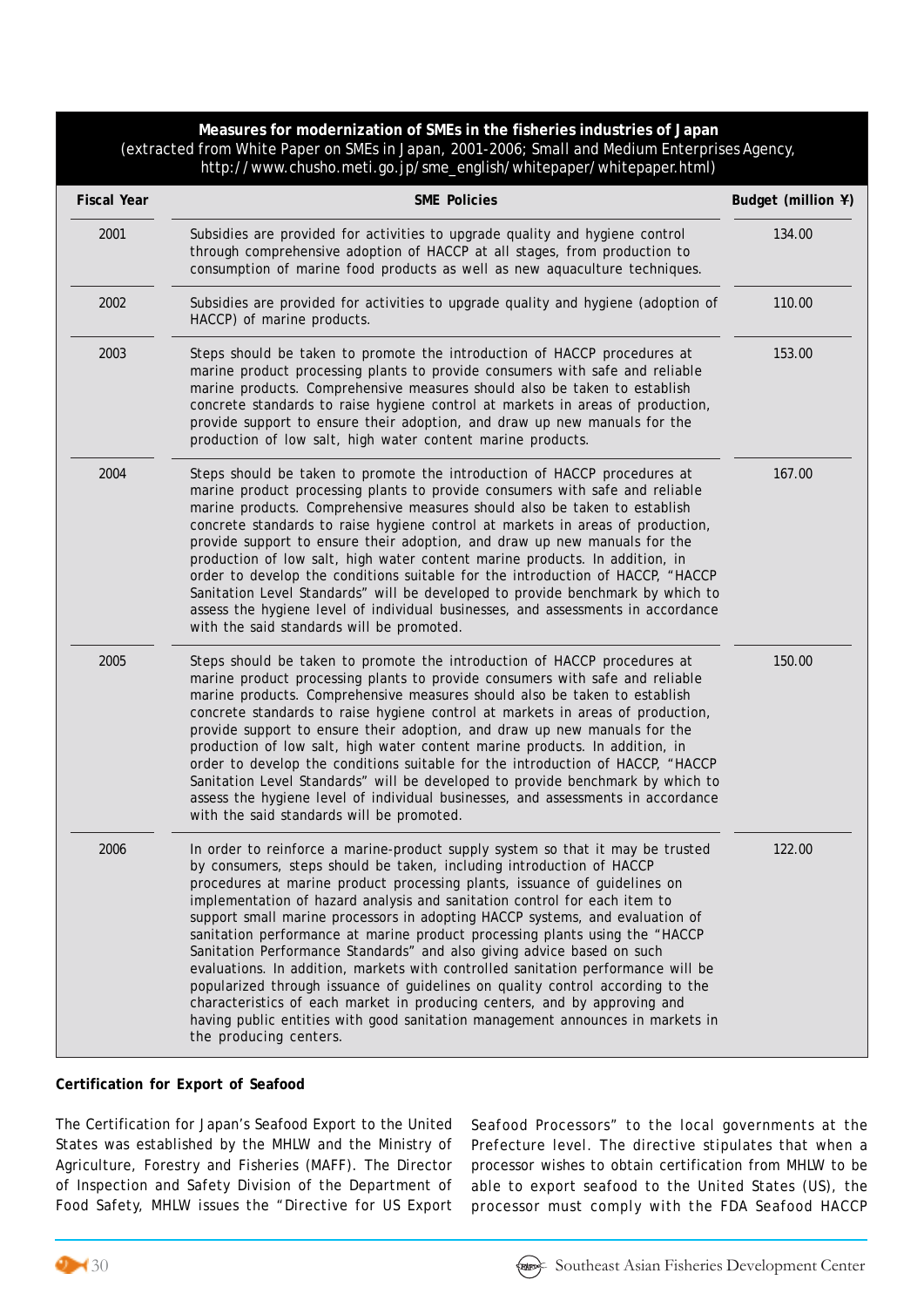Regulation and Good Manufacturing Practice Regulation (21 CFR part 110 and 123).

The directive also requires designated food sanitation inspectors in the prefecture governments to inspect the processing facilities based on the aforementioned regulations, in addition to the usual inspection conducted in accordance with the Food Sanitation Law of Japan. The designated food sanitation inspectors are trained and are equipped with knowledge relevant to 21 CFR 110 and 123.

For seafood export to the European Union (EU), the MHLW elaborated on the rules and regulations so that each exporting processing plant is required to process the seafood under its own-control system based on HACCP and to comply with all the pertinent requirements by the EU. The list of certified seafood processors allowed to export seafood to the US and EU are announced officially on the website of MHLW and MAFF. As of the end of May 2007, about 90 processing plants were certified to export seafood to the US while 20 processing plants were certified to export seafood to the EU.

## **Improvement and Enhancement of Labeling**

Since occurrences of fraudulent food labeling were observed in Japan since July 2000, various measures were developed and adopted to improve the labeling of the country's fishery products. Thus, it has been required that the label of each fresh fishery product must show the name and place of origin of the product under the Japan Agriculture Standards Law, and also to indicate in the label whether the product is "defrosted" or "cultured" as the case may be. Moreover, starting in April 2001, it has been required that the label of each processed food must indicate the "ingredients" and "use-by date". Since February 2002, the label of each designated processed item such as salted mackerel, etc. should show the "place of origin of its raw material". Currently, there are six (6) designated processed items that are required to show this label.

In order to make the labels easily understood, two sets of guidelines were established and adopted: (1) Guidelines for the Names of Fish and Shellfish, which were implemented since April 2003; and (2) Guidelines for Indication of Place of Origin (the Producing Water Area) of Fresh Seafood implemented since July 2003.

In September 2004, the "labeling standards for processed foods" were revised requiring to also include in the label the place of origin of main ingredients of all processed foods close to fresh foods such as dried young sardines (shirasu boshi) and lightly-roasted sliced bonito (katsuo no tataki). These two are in addition to the six processed



products (e.g., salted mackerel) to which such requirements have already been applied. The revised labeling for these groups became obligatory starting in October 2006.

In Japan, the national and prefectural governments have implemented surveillance and guideline regarding compliance of food label regulations by conducting on-site inspections and regular monitoring surveys at food stores. A nationwide telephone number has been established for food label inquiries and to collect information on food labeling from a wide range of people. In July 2005, the MAFF formulated guidelines for the labeling of place of origin of ingredients used in the food service industry.

## **Related Topics on Food Safety and Reliability of Seafood in Japan**

## **Traceability of Seafood**

The establishment of a traceability system of seafood is important for the safety and reliability of the seafood products. In Japan, the Japan Fisheries Association and the Fishing Boat and System Engineering Association initiated a traceability system of seafood based on the EU TraceFish system with subsidy from the MAFF. Known as the J-FISH system, this traceability system facilitates verification by consumers on such data in the labels as "place of capture of fish", "time of capture of fish", "changes in temperature during transport", etc. and in case of inquiries and complaints, to input the "traceability number" of the products in the website http://www.jfish.net/.

## **ISO 22000**

In September 2005, the International Organization for Standardization (ISO) published a new food safety